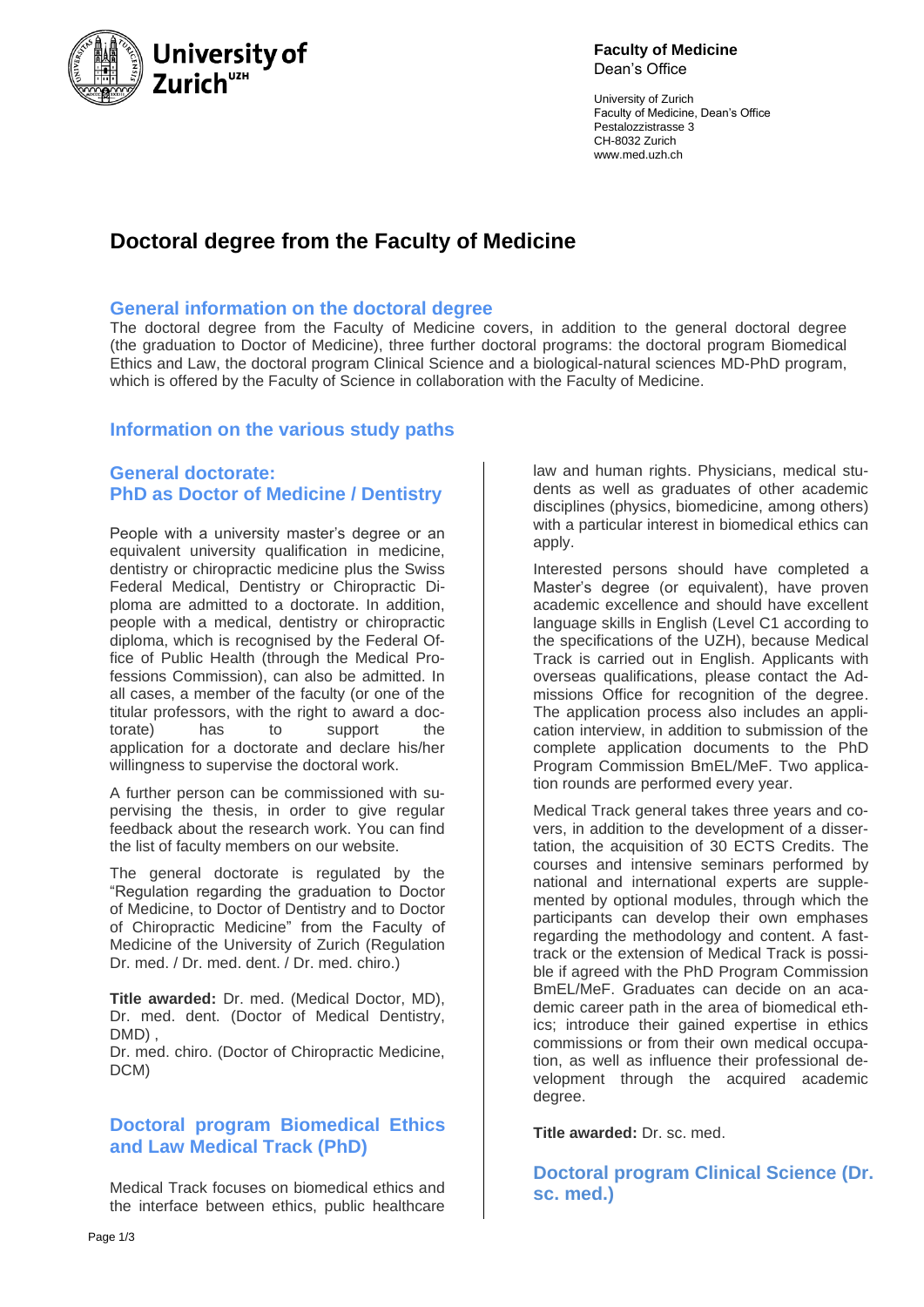

The doctoral program Clinical Science, which focuses on research with healthy or sick people in a clinical setting, has been established to open a university postgraduate qualification opportunity in the field of clinical research. The university hospitals will keep on promoting clinical research, making this program a true trendsetter.

The Clinical Science program allows candidates to conduct an in-depth clinical research in the field of medicine. It is open to highly motivated candidates who have proven to be academically outstanding and show a strong interest in clinical research.

This specific program consists of original research as well as of curricular content, with mandatory and optional modules of at least 16 ECTS points, for which a minimum of three years in full-time employment is scheduled. However, in justified cases, exceptions to this may be authorized by the doctoral program commission.

### **Conditions**

In order to apply for the doctoral program Clinical Science, candidates must have a university degree of master in either medicine, biomedicine, biology or psychology. Further academic qualifications which are compulsory for eligibility as well are listed in the document "Doktoratsordnung". All candidates must have good skills in English.

**Title awarded:** Dr. sc. med.

### **MD-PhD program**

The combined MD-PhD program enables those interested in natural science and particularly qualified medical students (human medicine, dentistry, chiropractic medicine) to prepare a dissertation in the area of the Life Science Zurich Graduate School (MNF), without a previous natural science Master's degree. The program is made up of natural science foundation modules (35 ECTS Credits) and 3 – 4 years of research.

**Title awarded:** Dr. sc. nat.

### **Study program**

Track I: The MD-PhD program begins with the natural science foundation modules performed in parallel to the medical Master's course. After its

completion, the research work begins, which ends with the dissertation.

Track II: After the medical Master's degree is completed and the acquisition of the medical diploma or a medical diploma recognised by the Federal Office of Public Health, the MD-PhD begins.

### **Admission**

Track I: Applicants must be matriculated at the UZH as medical, dentistry or chiropractic medicine students, and be able to demonstrate at least a good Bachelor's degree in medicine, dentistry or chiropractic medicine.

Track II: Applicants must be able to demonstrate at least a good Master's degree in medicine, dentistry or chiropractic medicine and be in possession of the Swiss Federal Medical Diploma or one from equivalent training. The application must not take place later than three years after the completion of the Master's degree. Together with the application for admission to the MD-PhD program, applicants must demonstrate that they have a supervisor and a place in one of the laboratories associated with the Life Science Zurich Graduate School.

The interfaculty MD-PhD Commission (IMPK) decides admission to the program. On request from the IMPK, the study deanery of the Faculty of Science has the final decision regarding admission.